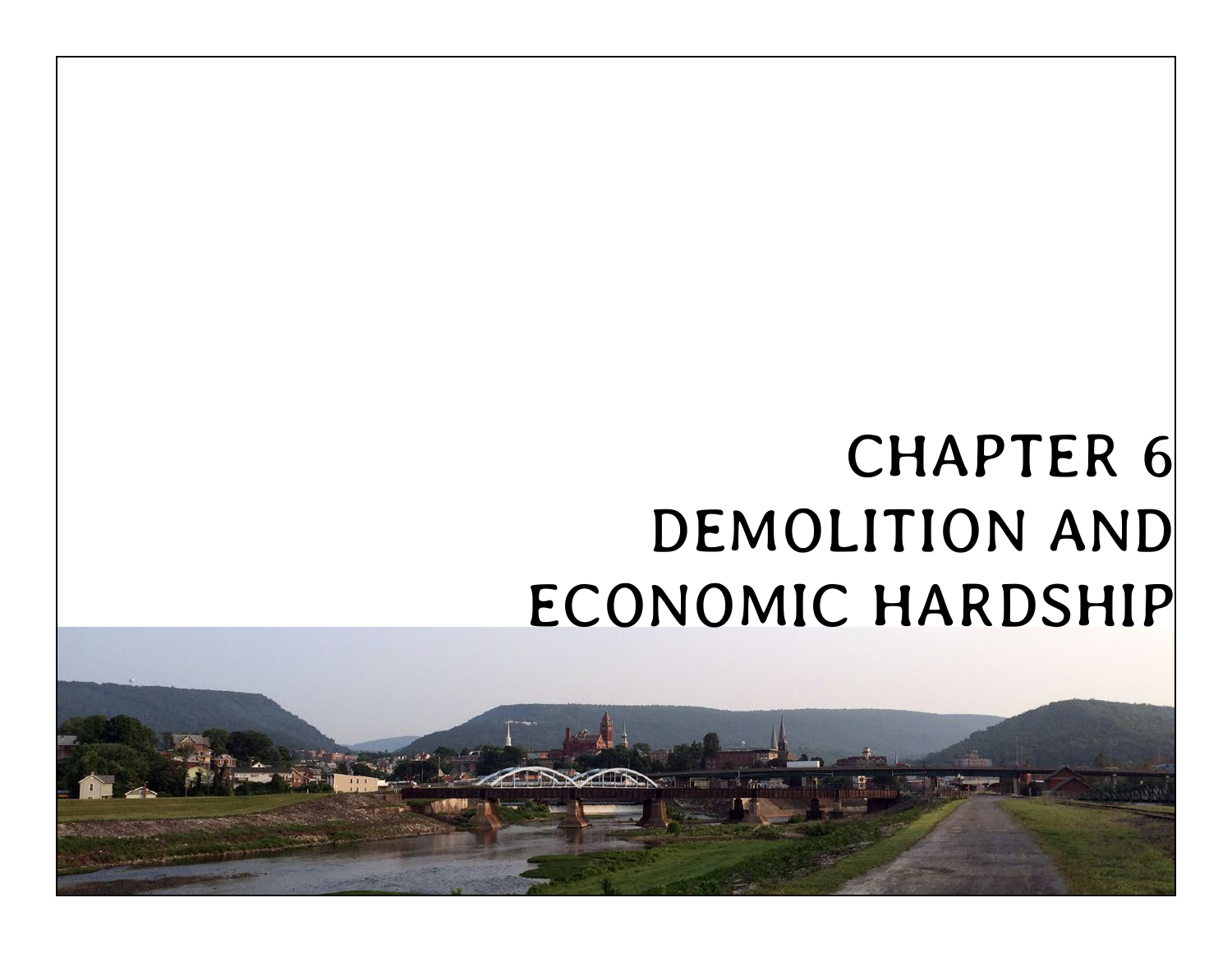# **Demolition**

The majority of structures throughout the Canal Place Preservation District are considered contributing structures to the overall district. The loss of any one of these structures could have an adverse effect upon the district and considerations for requests to demolish structures within the district will be carefully considered. Demolition of any structure, as a rule, is discouraged.

The HPC's review of an application involving demolition could take place over the course of two meetings, especially if the demolition involves new construction on the site.

## PROCEDURE FOR A DEMOLITION APPLICATION

The procedure for filing an application and receiving a Certificate of Appropriateness involving full or partial demolition of a building or structure within the Canal Place Preservation District is generally the same as outlined in Chapter 2 of these guidelines. However, **additional supplemental information is required for demolition projects involving contributing buildings**. Briefly, the applicant is required to do the following (refer to Chapter 2 for a full description):

1. Apply for all other relevant building permits prior to filing for a COA.

2. Complete a COA application, including all required supplemental information.

3. Submit one original and eleven copies of all supplemental documentation along with the complete COA application to the Preservation Coordinator in the Department of Community Development at City Hall.

4. Once the application is determined to be complete, the

application will be scheduled for discussion at the HPC's next regularly scheduled meeting.

5. The applicant is required to attend the meeting to discuss the project.

#### REQUIRED SUPPLEMENTAL INFORMATION FOR A DEMOLITION APPLICATION

The following material will be required for all applications involving the full or partial demolition of a contributing structure. The following information should be included with the COA application (Steps 2 and 3 in the procedure for obtaining a COA):

- a. Form of ownership of the property.
- b. Cost of the proposed demolition or removal.
- c. The fair market value as determined in a professional appraisal.

d. A report from a licensed engineer in the State of Maryland as to the structural soundness of the building and its feasibility for rehabilitation for the intended purpose of the project.

e. An itemized breakdown from a professional experienced in rehabilitation as to the economic feasibility of rehabilitation or reuse of the existing structure.

f. Amount paid for the property, the date of purchase, and the party from whom it was purchased, including a description of the relationship, if any, between the owner of record or applicant and the person from whom the property was purchased. Remaining balance on any mortgage or other financing secured by property and annual debt service, if any, for the previous two years.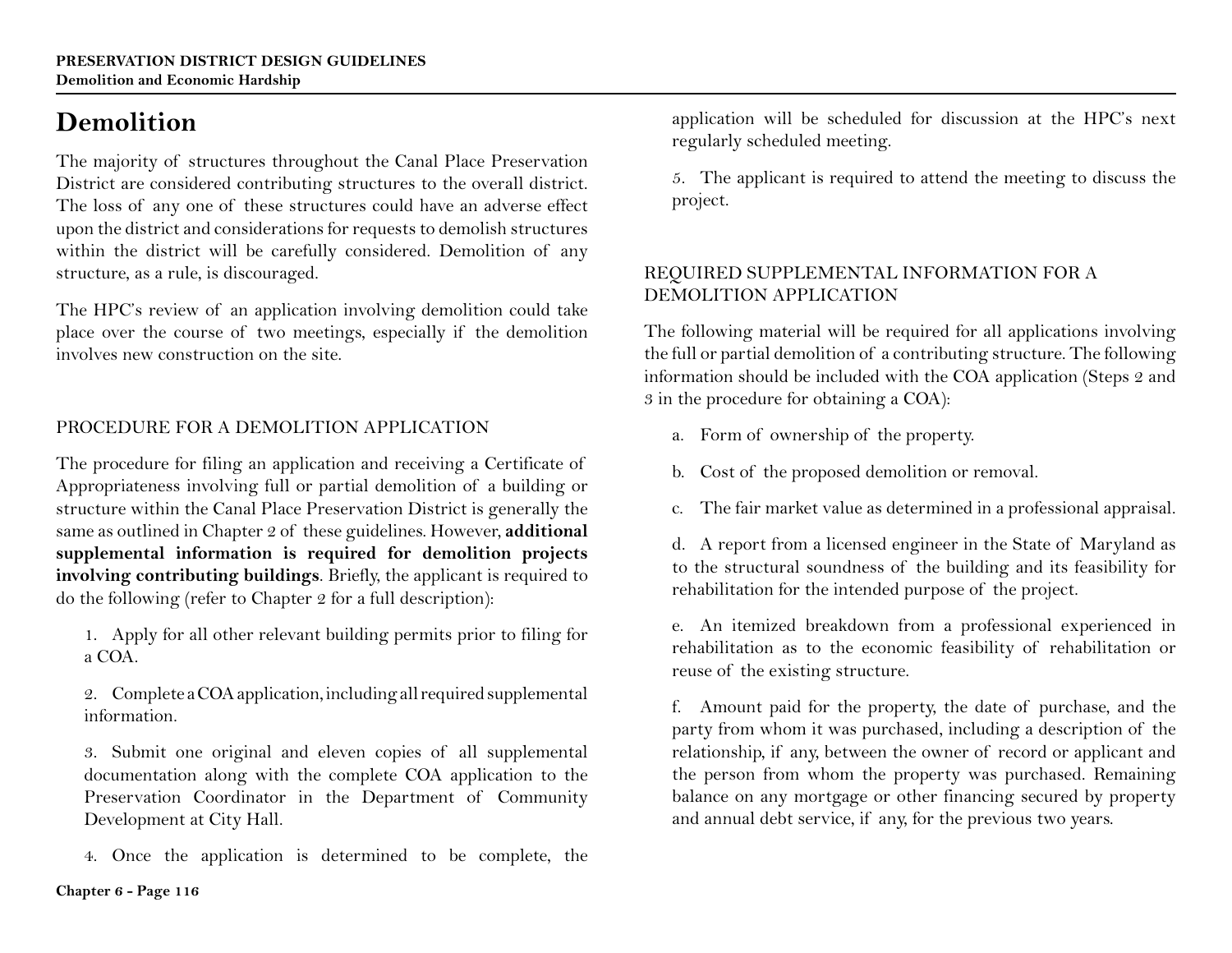g. If the property is income producing, the annual gross income from the property for the previous two years; itemized operating and maintenance expenses for the past two years.

h. Price asked and offers received, if any, within the previous two years.

i. A list of alternatives (with costs involved, names of contractors and any bids submitted) that were considered and the reasons why those alternatives were rejected.

j. Brief property history including a chain of title. Include building use over time, if known.

k. The HPC or the Preservation Coordinator may request additional information specific to the project.

#### HISTORIC PRESERVATION COMMISSION REVIEW CRITERIA

In reviewing an application for the demolition of a contributing resource to the Canal Place Preservation District, the Historic Preservation Commission will take into consideration the following criteria:

a. All factors contained in Section 11 (Historic Area Regulations) of the Cumberland Zoning Ordinance;

b. If it is eligible for listing, or listed in the National Register of Historic Places;

c. Its historic and cultural significance to the nation, county, or city;

d. Any architectural and design significance and whether it represents features which are not duplicated elsewhere in the district;

e. If the structure has character, interest and value, contributing to the heritage of the City;

f. If the structure reflects outstanding attention to detail, architectural design, materials or craftsmanship;

g. If the structure demonstrates characteristics that make a recognizable entity in the district and whether the loss of this structure would have an adverse effect upon the greater surrounding streetscape;

h. Whether the structure represents an established and familiar feature of the district due to factors such as its location or physical characteristics;

i. Whether the structure provides certain historic or scenic value significant to the area.

#### DOCUMENTATION REQUIREMENTS FOR AN APPROVED DEMOLITION APPLICATION

The following information must be provided to the Commission staff by the applicant prior to the commencement of demolition:

a. A site plan drawn to scale showing the placement of the historic building(s) on the property.

b. A series of digital photographs and 5" x 7" photographic prints on archival paper depicting all elevations and angles of the property (front, rear, sides), as well as the historic building or structure in relation to adjacent buildings or structures. All prints must be labeled and numbered.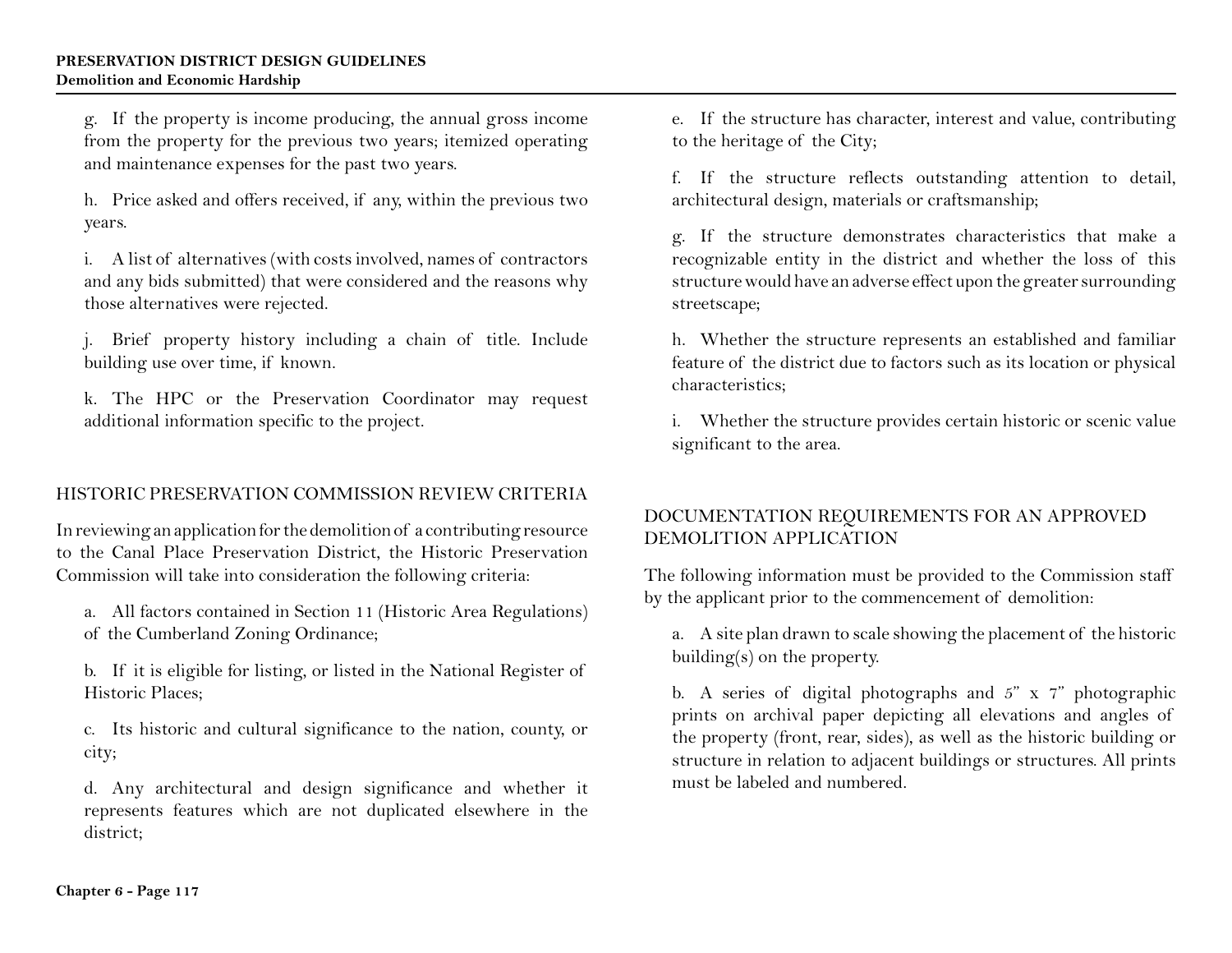#### PARTIAL DEMOLITION

The same procedures, supplemental application information, and review criteria as listed above will be used by the Commission in their review of partial demolitions, including the course of action for contributing versus non-contributing structures or original versus later additions that are proposed for removal.

### STANDARDS FOR THE TREATMENT OF CLEARED LOTS

The following guidelines must be adhered to for the treatment of cleared lots following demolition within the district:

a. *Grading and Filling Vacant Lot*: The top 6 inches of a recently cleared lot must be brought up to the grade of the adjacent sidewalk with clean topsoil showing no stones above the surface. As a rule, vacant lots may not be used for parking, unless the owner can certify to the Historic Preservation Commission that new construction on the lot will occur within a reasonable period of time deemed agreeable to both parties. Requests for the use of vacant lots for parking will be reviewed on a case-by-case basis. The applicant will be required to show why the parking is needed on that site and can not be accommodated by alternate means, especially since the majority of the Preservation District is within the B-CBD zoned district – a district in which parking is not required to be provided by the property owner on site.

b. *Screening of Vacant Lots*: If the vacant lot is to remain undeveloped, the entire lot should be seeded. If the Commission approves the location of parking on a vacant lot, the owner will be required to visually screen the lot to minimize its appearance through the use of landscaping or fencing that has been approved by the Commission. If used for parking, the lot, along with the strip of land between the edge and the sidewalk, should be seeded.

## **Demolition by Neglect**

The definition and following procedures for a property involving *demolition by neglect* is from the Cumberland Zoning Code Section 11 Historic Area Regulations, part 11.03(6) and 11.08.

Demolition by neglect shall mean any willful neglect in the maintenance and repair of an individually designated landmark, site or structure, or a site or structure within a designated preservation district, not including any appurtenances and environmental settings, that does not result from an owner's financial inability to maintain and repair such landmarks, sites, structures, and which results in any of the following conditions:

a. The deterioration of the foundations, exterior walls, roofs, chimneys, doors, or windows, so as to create or permit a hazardous or unsafe condition to exist; or

b. The deterioration of the foundations, exterior walls, roofs, chimneys, doors, windows, the lack of adequate waterproofing, or the deterioration of interior features which will or could result in permanent damage, injury, or loss of or loss to foundations, exterior walls, roofs, chimneys, doors, or windows.

#### **PROCEDURE**

1. In the event of a case of demolition by neglect, the Commission may request the Department of Community Development to notify, in writing, the property owner(s) of record, any person(s) having a right, title, or interest therein, and the occupants or other person(s) responsible for the maintenance of the property, of the deterioration. The notice shall specify the minimum items of repair or maintenance necessary to correct or prevent further deterioration.